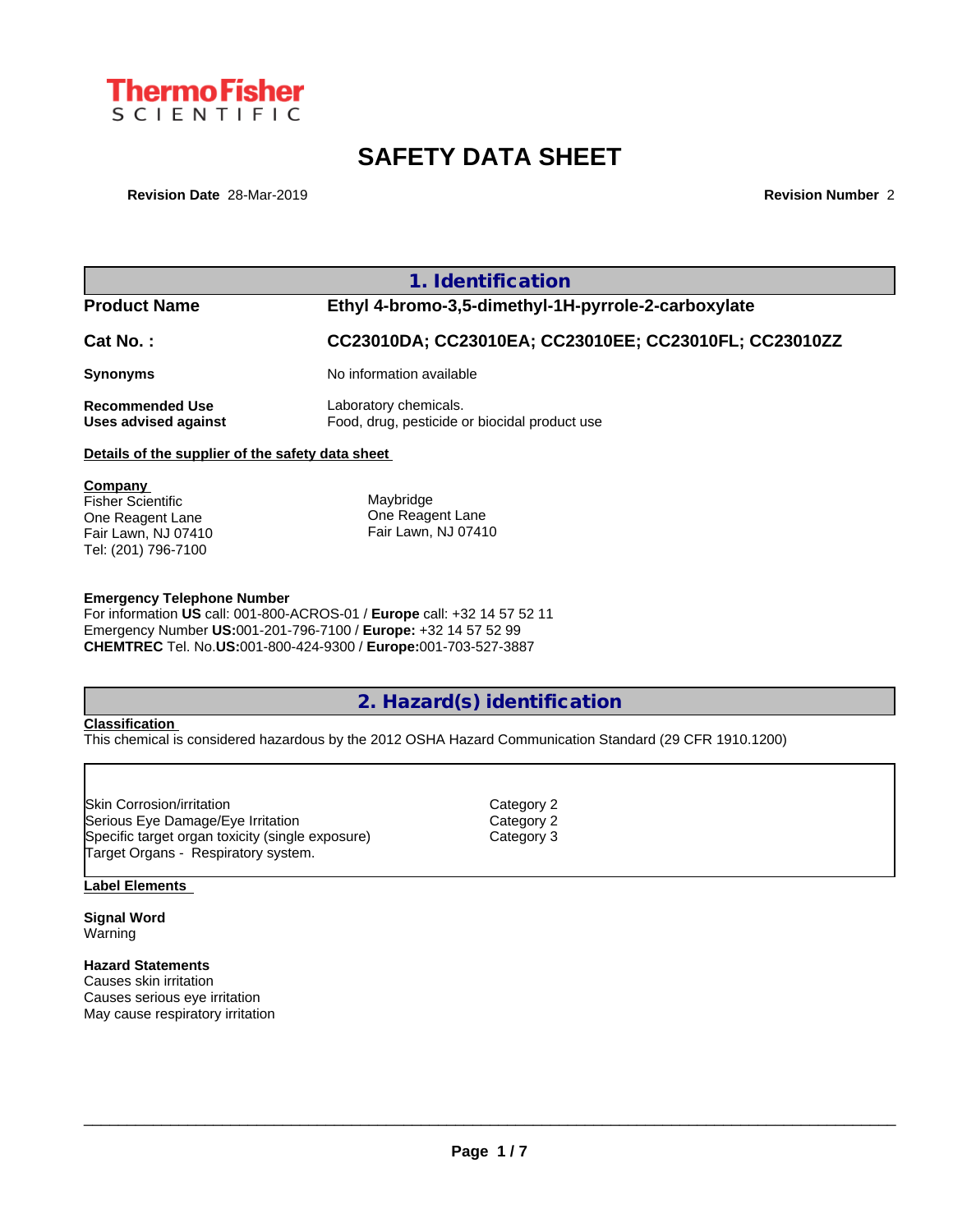

## **Precautionary Statements**

**Prevention**

Wash face, hands and any exposed skin thoroughly after handling Wear protective gloves/protective clothing/eye protection/face protection Avoid breathing dust/fume/gas/mist/vapors/spray Use only outdoors or in a well-ventilated area **Inhalation** IF INHALED: Remove victim to fresh air and keep at rest in a position comfortable for breathing Call a POISON CENTER or doctor/physician if you feel unwell **Skin** IF ON SKIN: Wash with plenty of soap and water If skin irritation occurs: Get medical advice/attention Take off contaminated clothing and wash before reuse **Eyes** IF IN EYES: Rinse cautiously with water for several minutes. Remove contact lenses, if present and easy to do. Continue rinsing If eye irritation persists: Get medical advice/attention **Storage** Store in a well-ventilated place. Keep container tightly closed

Store locked up

### **Disposal**

Dispose of contents/container to an approved waste disposal plant **Hazards not otherwise classified (HNOC)**

None identified

### **3. Composition/Information on Ingredients**

| Component                                     | <b>CAS-No</b> | Weight % |
|-----------------------------------------------|---------------|----------|
| Ethyl                                         | 5408-07-1     | 100      |
| vl-1H-pvrrole-2-carboxylate '<br>5-dimethvl-1 |               |          |

|                                      | 4. First-aid measures                                                                                                |
|--------------------------------------|----------------------------------------------------------------------------------------------------------------------|
| <b>General Advice</b>                | If symptoms persist, call a physician.                                                                               |
| <b>Eye Contact</b>                   | Rinse immediately with plenty of water, also under the eyelids, for at least 15 minutes. Get<br>medical attention.   |
| <b>Skin Contact</b>                  | Wash off immediately with plenty of water for at least 15 minutes. If skin irritation persists,<br>call a physician. |
| <b>Inhalation</b>                    | Move to fresh air. If not breathing, give artificial respiration. Get medical attention if<br>symptoms occur.        |
| Ingestion                            | Clean mouth with water and drink afterwards plenty of water. Get medical attention if<br>symptoms occur.             |
| Most important symptoms and          | None reasonably foreseeable.                                                                                         |
| effects<br><b>Notes to Physician</b> | Treat symptomatically                                                                                                |
|                                      |                                                                                                                      |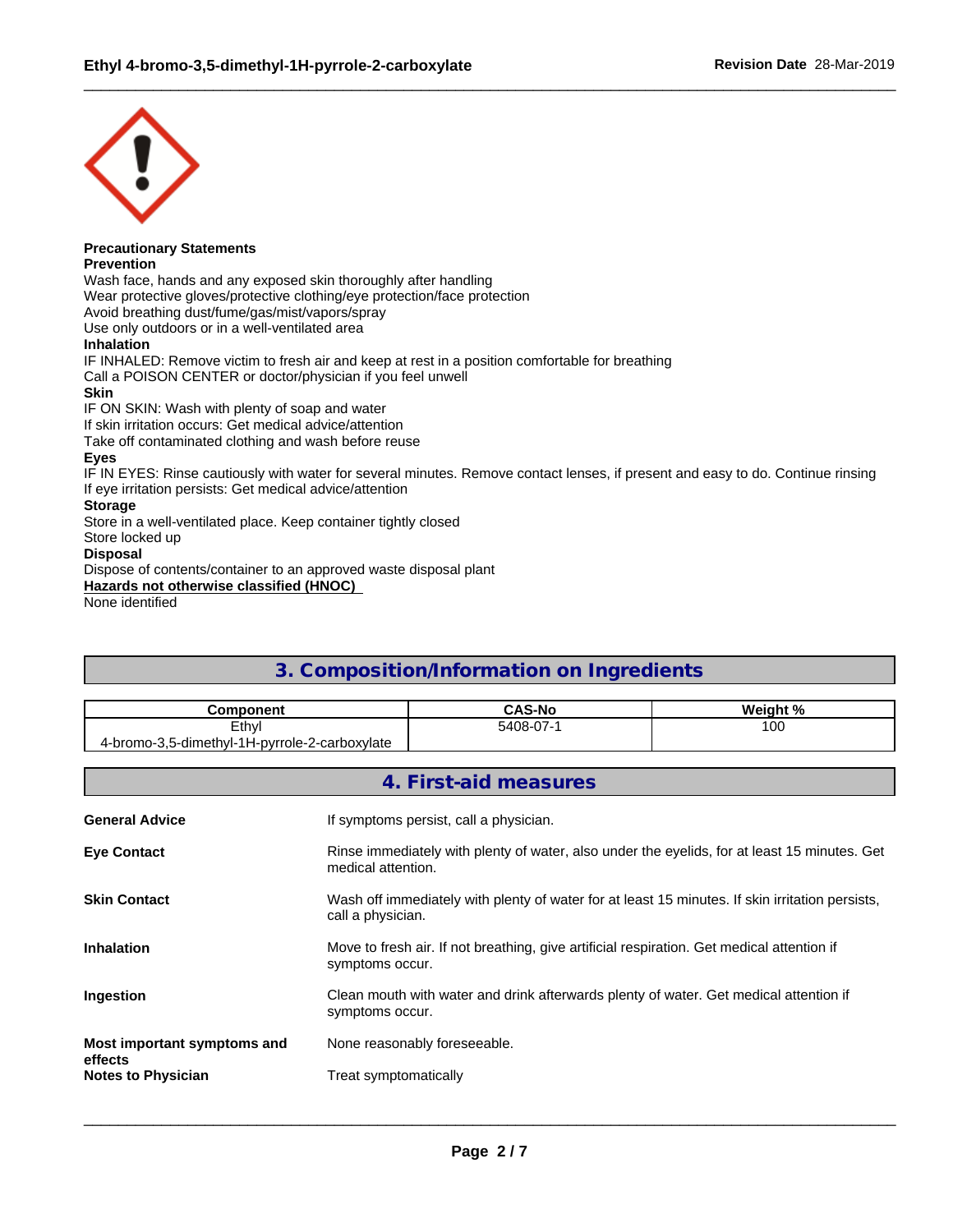|                                                                                                                                                                                                                                                                                                                                               | 5. Fire-fighting measures                            |                                                                                                                                                                                |                                |  |  |  |
|-----------------------------------------------------------------------------------------------------------------------------------------------------------------------------------------------------------------------------------------------------------------------------------------------------------------------------------------------|------------------------------------------------------|--------------------------------------------------------------------------------------------------------------------------------------------------------------------------------|--------------------------------|--|--|--|
| <b>Suitable Extinguishing Media</b>                                                                                                                                                                                                                                                                                                           |                                                      | Water spray. Carbon dioxide (CO <sub>2</sub> ). Dry chemical. Chemical foam.                                                                                                   |                                |  |  |  |
| No information available<br><b>Unsuitable Extinguishing Media</b>                                                                                                                                                                                                                                                                             |                                                      |                                                                                                                                                                                |                                |  |  |  |
| <b>Flash Point</b><br>Method -                                                                                                                                                                                                                                                                                                                | No information available<br>No information available |                                                                                                                                                                                |                                |  |  |  |
| <b>Autoignition Temperature</b><br><b>Explosion Limits</b>                                                                                                                                                                                                                                                                                    | No information available                             |                                                                                                                                                                                |                                |  |  |  |
| <b>Upper</b>                                                                                                                                                                                                                                                                                                                                  | No data available                                    |                                                                                                                                                                                |                                |  |  |  |
| Lower<br>Sensitivity to Mechanical Impact No information available                                                                                                                                                                                                                                                                            | No data available                                    |                                                                                                                                                                                |                                |  |  |  |
| <b>Sensitivity to Static Discharge</b>                                                                                                                                                                                                                                                                                                        | No information available                             |                                                                                                                                                                                |                                |  |  |  |
| <b>Specific Hazards Arising from the Chemical</b><br>Keep product and empty container away from heat and sources of ignition.                                                                                                                                                                                                                 |                                                      |                                                                                                                                                                                |                                |  |  |  |
| <b>Hazardous Combustion Products</b><br>Nitrogen oxides (NOx) Carbon monoxide (CO) Carbon dioxide (CO2) Hydrogen halides Bromine<br><b>Protective Equipment and Precautions for Firefighters</b><br>As in any fire, wear self-contained breathing apparatus pressure-demand, MSHA/NIOSH (approved or equivalent) and full<br>protective gear. |                                                      |                                                                                                                                                                                |                                |  |  |  |
| <u>NFPA</u><br>Health<br>2                                                                                                                                                                                                                                                                                                                    | <b>Flammability</b><br>1                             | <b>Instability</b><br>0                                                                                                                                                        | <b>Physical hazards</b><br>N/A |  |  |  |
|                                                                                                                                                                                                                                                                                                                                               | 6. Accidental release measures                       |                                                                                                                                                                                |                                |  |  |  |
| <b>Personal Precautions</b><br><b>Environmental Precautions</b>                                                                                                                                                                                                                                                                               | information.                                         | Ensure adequate ventilation. Use personal protective equipment. Avoid dust formation.<br>Should not be released into the environment. See Section 12 for additional ecological |                                |  |  |  |
| Methods for Containment and Clean Sweep up or vacuum up spillage and collect in suitable container for disposal. Keep in<br>Up                                                                                                                                                                                                                | suitable, closed containers for disposal.            |                                                                                                                                                                                |                                |  |  |  |
|                                                                                                                                                                                                                                                                                                                                               |                                                      |                                                                                                                                                                                |                                |  |  |  |
|                                                                                                                                                                                                                                                                                                                                               | 7. Handling and storage                              |                                                                                                                                                                                |                                |  |  |  |
| <b>Handling</b>                                                                                                                                                                                                                                                                                                                               |                                                      | Wear personal protective equipment. Ensure adequate ventilation. Do not get in eyes, on<br>skin, or on clothing. Avoid ingestion and inhalation. Avoid dust formation.         |                                |  |  |  |
| <b>Storage</b>                                                                                                                                                                                                                                                                                                                                |                                                      | Keep in a dry, cool and well-ventilated place. Keep container tightly closed.                                                                                                  |                                |  |  |  |
|                                                                                                                                                                                                                                                                                                                                               |                                                      | 8. Exposure controls / personal protection                                                                                                                                     |                                |  |  |  |
| <b>Exposure Guidelines</b>                                                                                                                                                                                                                                                                                                                    |                                                      | This product does not contain any hazardous materials with occupational exposure<br>limitsestablished by the region specific regulatory bodies.                                |                                |  |  |  |
| <b>Engineering Measures</b>                                                                                                                                                                                                                                                                                                                   |                                                      | Ensure adequate ventilation, especially in confined areas. Ensure that eyewash stations<br>and safety showers are close to the workstation location.                           |                                |  |  |  |
| <b>Personal Protective Equipment</b>                                                                                                                                                                                                                                                                                                          |                                                      |                                                                                                                                                                                |                                |  |  |  |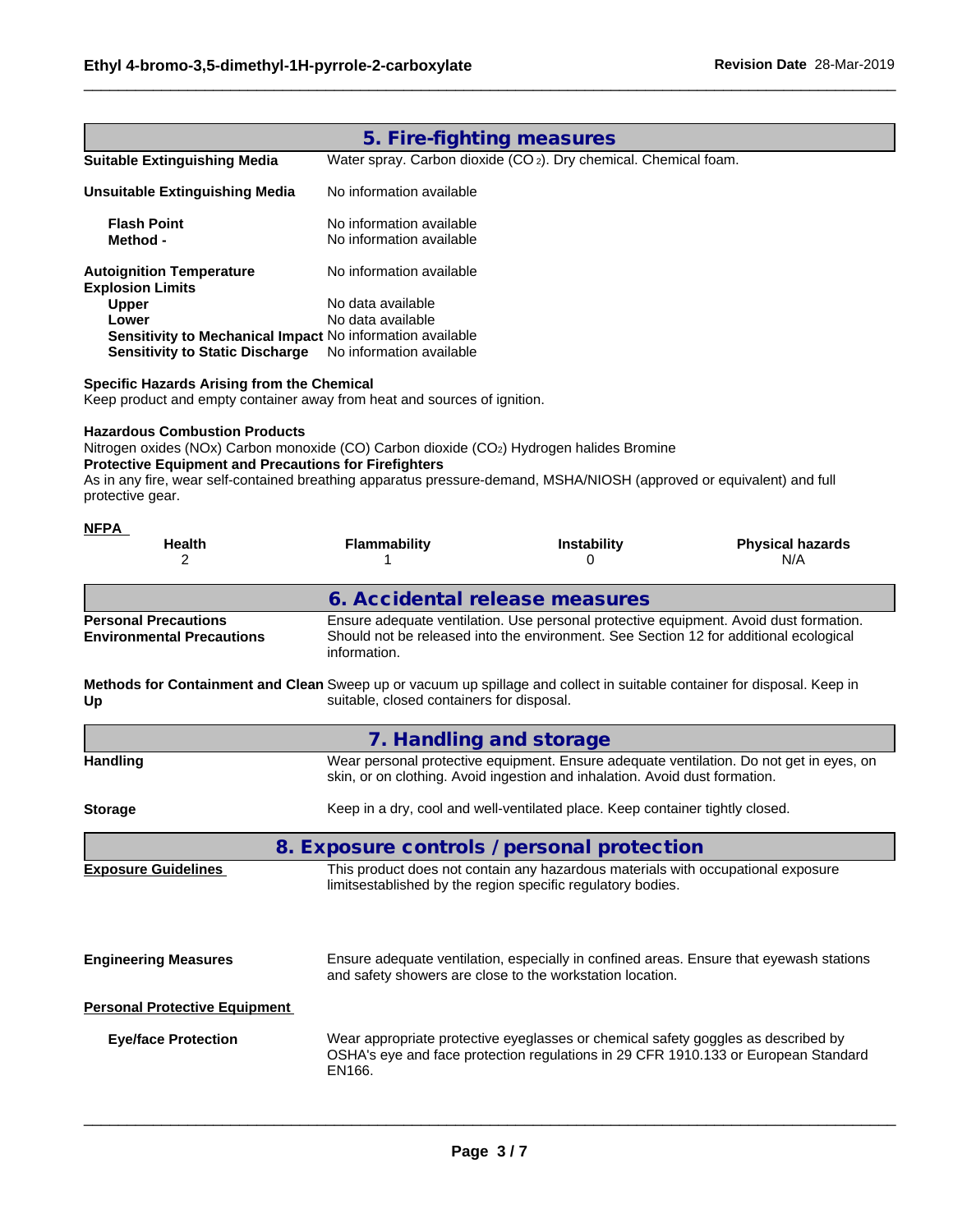| Skin and body protection      | Long sleeved clothing.                                                                                                                                                                                                                                  |
|-------------------------------|---------------------------------------------------------------------------------------------------------------------------------------------------------------------------------------------------------------------------------------------------------|
| <b>Respiratory Protection</b> | Follow the OSHA respirator regulations found in 29 CFR 1910.134 or European Standard<br>EN 149. Use a NIOSH/MSHA or European Standard EN 149 approved respirator if<br>exposure limits are exceeded or if irritation or other symptoms are experienced. |
| <b>Hygiene Measures</b>       | Handle in accordance with good industrial hygiene and safety practice.                                                                                                                                                                                  |

### **9. Physical and chemical properties**

| <b>Physical State</b>                         | Solid                    |
|-----------------------------------------------|--------------------------|
| Appearance                                    | Off-white                |
| Odor                                          | No information available |
| <b>Odor Threshold</b>                         | No information available |
| рH                                            | No information available |
| <b>Melting Point/Range</b>                    | 142 °C / 287.6 °F        |
| <b>Boiling Point/Range</b>                    | No information available |
| <b>Flash Point</b>                            | No information available |
| <b>Evaporation Rate</b>                       | Not applicable           |
| Flammability (solid,gas)                      | No information available |
| <b>Flammability or explosive limits</b>       |                          |
| <b>Upper</b>                                  | No data available        |
| Lower                                         | No data available        |
| <b>Vapor Pressure</b>                         | No information available |
| <b>Vapor Density</b>                          | Not applicable           |
| <b>Specific Gravity</b>                       | No information available |
| <b>Solubility</b>                             | No information available |
| <b>Partition coefficient; n-octanol/water</b> | No data available        |
| <b>Autoignition Temperature</b>               | No information available |
| <b>Decomposition Temperature</b>              | No information available |
| <b>Viscosity</b>                              | Not applicable           |
| <b>Molecular Formula</b>                      | C9 H12 Br N O2           |
| <b>Molecular Weight</b>                       | 246.1                    |

### **10. Stability and reactivity**

| <b>Reactive Hazard</b>                                                                                                                  | None known, based on information available |  |  |  |
|-----------------------------------------------------------------------------------------------------------------------------------------|--------------------------------------------|--|--|--|
| <b>Stability</b>                                                                                                                        | Stable under normal conditions.            |  |  |  |
| <b>Conditions to Avoid</b>                                                                                                              | Incompatible products.                     |  |  |  |
| <b>Incompatible Materials</b>                                                                                                           | Strong oxidizing agents                    |  |  |  |
| Hazardous Decomposition Products Nitrogen oxides (NOx), Carbon monoxide (CO), Carbon dioxide (CO2), Hydrogen halides,<br><b>Bromine</b> |                                            |  |  |  |
| <b>Hazardous Polymerization</b>                                                                                                         | No information available.                  |  |  |  |
| <b>Hazardous Reactions</b>                                                                                                              | None under normal processing.              |  |  |  |
|                                                                                                                                         |                                            |  |  |  |

### **11. Toxicological information**

### **Acute Toxicity**

| <b>Product Information</b>                                         | No acute toxicity information is available for this product                                |
|--------------------------------------------------------------------|--------------------------------------------------------------------------------------------|
| <b>Component Information</b><br><b>Toxicologically Synergistic</b> | No information available                                                                   |
| <b>Products</b>                                                    |                                                                                            |
|                                                                    | Delayed and immediate effects as well as chronic effects from short and long-term exposure |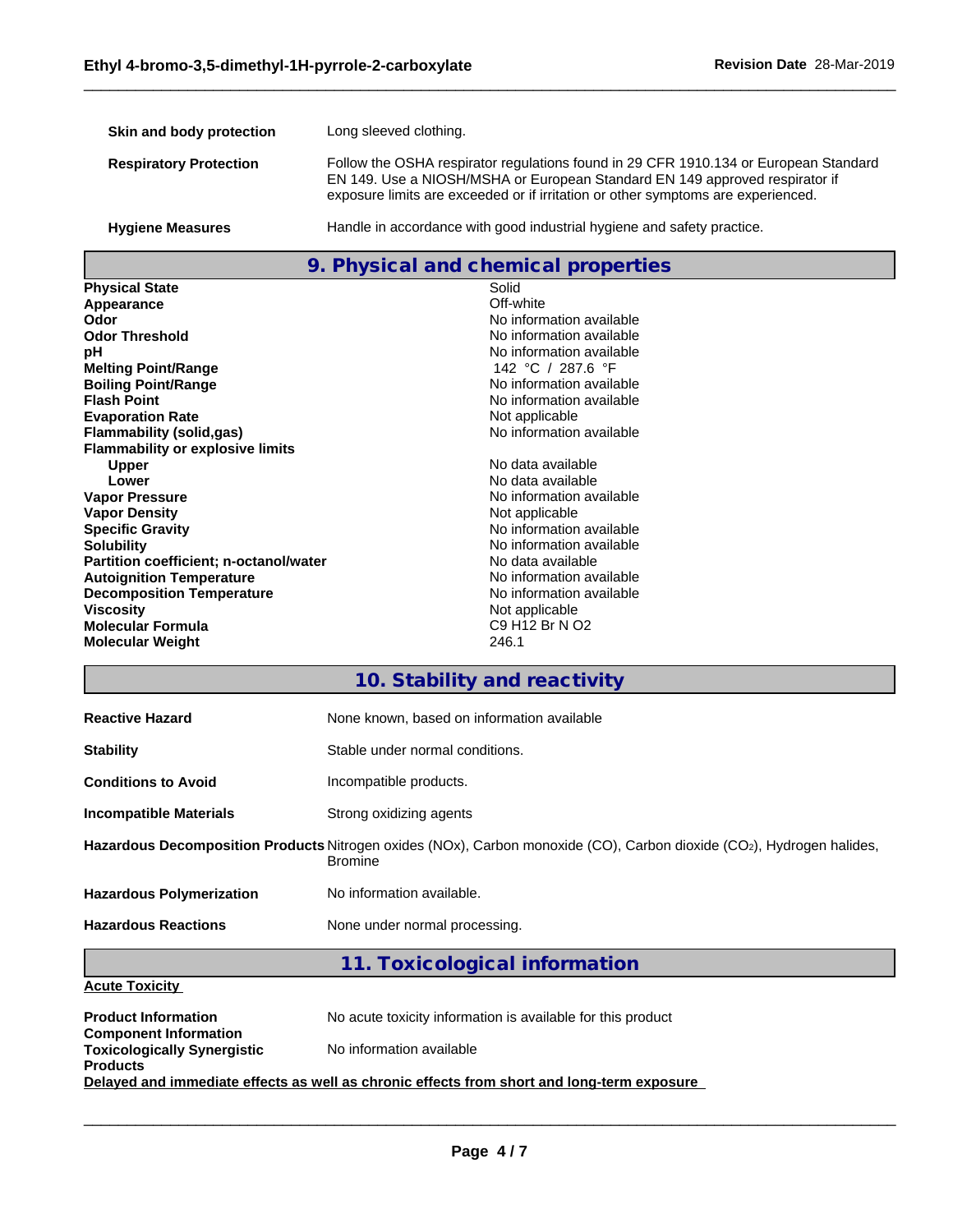| <b>Irritation</b> | No information available |
|-------------------|--------------------------|
|                   |                          |

**Sensitization** No information available

**Carcinogenicity** The table below indicateswhether each agency has listed any ingredient as a carcinogen.

| Component                                                              | <b>CAS-No</b> | <b>IARC</b>                                                                                                                                                                                                                                                           | <b>NTP</b>                  | <b>ACGIH</b> | <b>OSHA</b> | Mexico     |  |  |
|------------------------------------------------------------------------|---------------|-----------------------------------------------------------------------------------------------------------------------------------------------------------------------------------------------------------------------------------------------------------------------|-----------------------------|--------------|-------------|------------|--|--|
| Ethyl<br>4-bromo-3,5-dimethyl-<br>1H-pyrrole-2-carboxyla               | 5408-07-1     | Not listed                                                                                                                                                                                                                                                            | Not listed                  | Not listed   | Not listed  | Not listed |  |  |
| te.                                                                    |               |                                                                                                                                                                                                                                                                       |                             |              |             |            |  |  |
| <b>Mutagenic Effects</b>                                               |               | No information available                                                                                                                                                                                                                                              |                             |              |             |            |  |  |
| <b>Reproductive Effects</b>                                            |               | No information available.                                                                                                                                                                                                                                             |                             |              |             |            |  |  |
| <b>Developmental Effects</b>                                           |               | No information available.                                                                                                                                                                                                                                             |                             |              |             |            |  |  |
| <b>Teratogenicity</b>                                                  |               | No information available.                                                                                                                                                                                                                                             |                             |              |             |            |  |  |
| <b>STOT - single exposure</b><br><b>STOT - repeated exposure</b>       |               | Respiratory system<br>None known                                                                                                                                                                                                                                      |                             |              |             |            |  |  |
| <b>Aspiration hazard</b>                                               |               | No information available                                                                                                                                                                                                                                              |                             |              |             |            |  |  |
| Symptoms / effects, both acute and No information available<br>delayed |               |                                                                                                                                                                                                                                                                       |                             |              |             |            |  |  |
| <b>Endocrine Disruptor Information</b>                                 |               | No information available                                                                                                                                                                                                                                              |                             |              |             |            |  |  |
| <b>Other Adverse Effects</b>                                           |               | The toxicological properties have not been fully investigated.                                                                                                                                                                                                        |                             |              |             |            |  |  |
|                                                                        |               |                                                                                                                                                                                                                                                                       | 12. Ecological information  |              |             |            |  |  |
| <b>Ecotoxicity</b><br>Do not empty into drains.                        |               |                                                                                                                                                                                                                                                                       |                             |              |             |            |  |  |
| <b>Persistence and Degradability</b>                                   |               | Insoluble in water                                                                                                                                                                                                                                                    |                             |              |             |            |  |  |
| <b>Bioaccumulation/Accumulation</b>                                    |               | No information available.                                                                                                                                                                                                                                             |                             |              |             |            |  |  |
| <b>Mobility</b>                                                        |               | Is not likely mobile in the environment due its low water solubility.                                                                                                                                                                                                 |                             |              |             |            |  |  |
|                                                                        |               |                                                                                                                                                                                                                                                                       | 13. Disposal considerations |              |             |            |  |  |
| <b>Waste Disposal Methods</b>                                          |               | Chemical waste generators must determine whether a discarded chemical is classified as a<br>hazardous waste. Chemical waste generators must also consult local, regional, and<br>national hazardous waste regulations to ensure complete and accurate classification. |                             |              |             |            |  |  |
|                                                                        |               |                                                                                                                                                                                                                                                                       | 14. Transport information   |              |             |            |  |  |
| <b>DOT</b>                                                             |               | Not regulated                                                                                                                                                                                                                                                         |                             |              |             |            |  |  |
| <b>TDG</b>                                                             |               | Not regulated                                                                                                                                                                                                                                                         |                             |              |             |            |  |  |
| <b>IATA</b>                                                            |               | Not regulated                                                                                                                                                                                                                                                         |                             |              |             |            |  |  |
| <b>IMDG/IMO</b>                                                        |               | Not regulated                                                                                                                                                                                                                                                         | 15. Regulatory information  |              |             |            |  |  |
|                                                                        |               |                                                                                                                                                                                                                                                                       |                             |              |             |            |  |  |

### **United States of America Inventory**

| Component | <b>CAS-No</b> | <b>TSCA</b> | TOO ALL<br><br>\ Inventorv notification -<br><b>Active/Inactive</b> | <b>TSCA</b><br><b>EPA Regulatory</b><br><b>Flags</b> |
|-----------|---------------|-------------|---------------------------------------------------------------------|------------------------------------------------------|
| ∟cthv     | 5408-07-      |             |                                                                     |                                                      |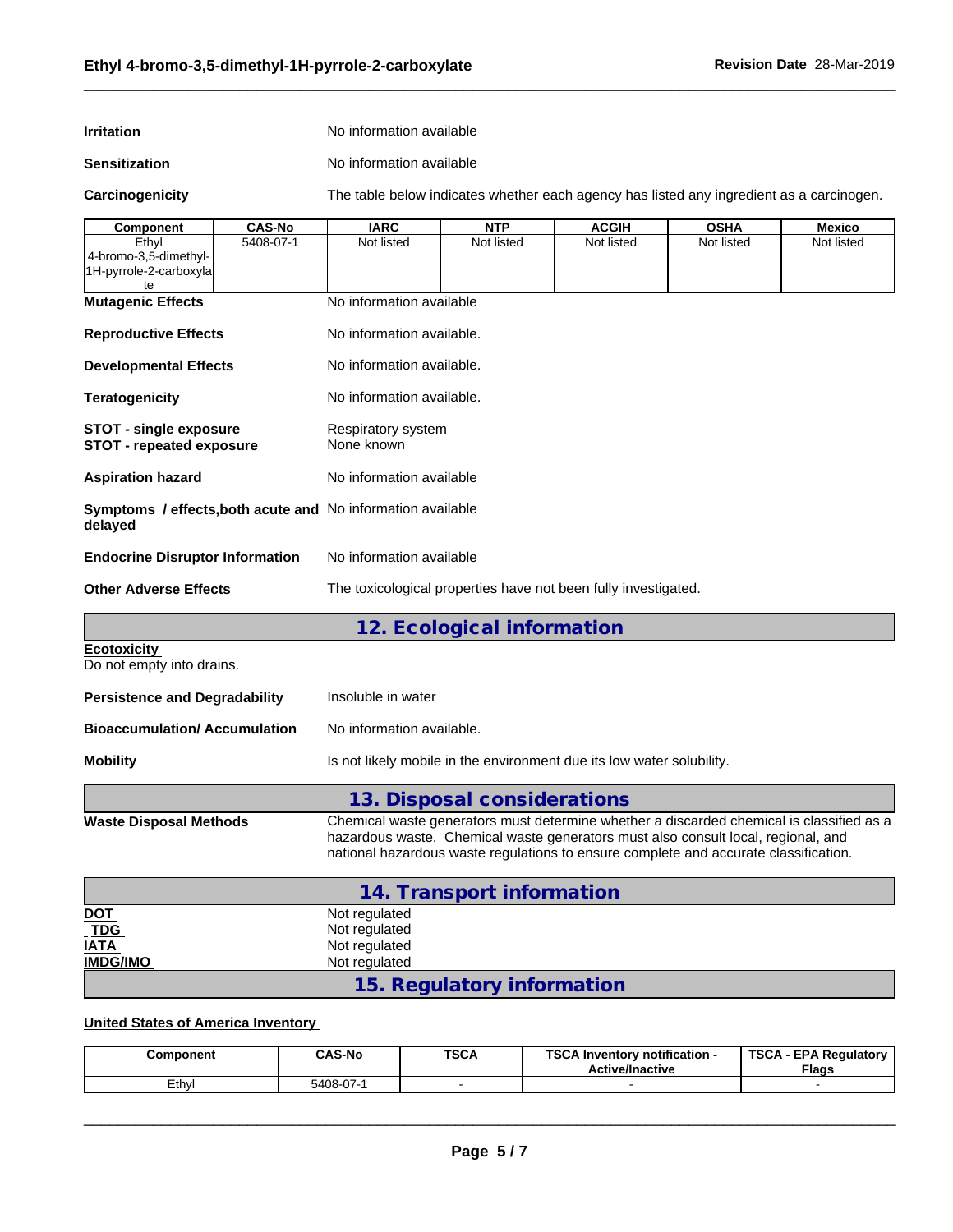| 4-bromo-3,5-dimethyl-1H-pyrrole-2 |  |  |
|-----------------------------------|--|--|
| oxvlate                           |  |  |

#### **Legend:**

**TSCA** - Toxic Substances Control Act, (40 CFR Part 710) X - Listed

'-' - Not Listed

**TSCA 12(b)** - Notices of Export Not applicable

#### **International Inventories**

Canada (DSL/NDSL), Europe (EINECS/ELINCS/NLP), Philippines (PICCS), Japan (ENCS), Australia (AICS), China (IECSC), Korea (ECL).

| Component                         | <b>CAS-No</b> | <b>DSL</b> | <b>NDSL</b> | <b>EINECS</b> | <b>PICCS</b> | <b>ENCS</b> | <b>AICS</b> | <b>IECSC</b> | <b>KECL</b> |
|-----------------------------------|---------------|------------|-------------|---------------|--------------|-------------|-------------|--------------|-------------|
| Ethyl                             | 5408-07-1     |            |             |               |              |             |             |              |             |
| 4-bromo-3,5-dimethyl-1H-pyrrole-2 |               |            |             |               |              |             |             |              |             |
| -carboxvlate                      |               |            |             |               |              |             |             |              |             |

#### **U.S. Federal Regulations**

| <b>SARA 313</b>                                                                                                                            | Not applicable                                             |  |  |  |
|--------------------------------------------------------------------------------------------------------------------------------------------|------------------------------------------------------------|--|--|--|
| SARA 311/312 Hazard Categories                                                                                                             | See section 2 for more information                         |  |  |  |
| <b>CWA (Clean Water Act)</b>                                                                                                               | Not applicable                                             |  |  |  |
| <b>Clean Air Act</b>                                                                                                                       | Not applicable                                             |  |  |  |
| <b>OSHA</b> - Occupational Safety and<br><b>Health Administration</b>                                                                      | Not applicable                                             |  |  |  |
| <b>CERCLA</b>                                                                                                                              | Not applicable                                             |  |  |  |
| <b>California Proposition 65</b>                                                                                                           | This product does not contain any Proposition 65 chemicals |  |  |  |
| U.S. State Right-to-Know<br><b>Regulations</b>                                                                                             | Not applicable                                             |  |  |  |
| <b>U.S. Department of Transportation</b><br>Reportable Quantity (RQ):<br><b>DOT Marine Pollutant</b><br><b>DOT Severe Marine Pollutant</b> | N<br>N<br>N                                                |  |  |  |
| U.S. Department of Homeland<br><b>Security</b>                                                                                             | This product does not contain any DHS chemicals.           |  |  |  |
| <b>Other International Regulations</b>                                                                                                     |                                                            |  |  |  |
| <b>Mexico - Grade</b>                                                                                                                      | No information available                                   |  |  |  |

|                         | 16. Other information                                                          |  |  |  |
|-------------------------|--------------------------------------------------------------------------------|--|--|--|
| <b>Prepared By</b>      | <b>Regulatory Affairs</b>                                                      |  |  |  |
|                         | Thermo Fisher Scientific                                                       |  |  |  |
|                         | Email: EMSDS.RA@thermofisher.com                                               |  |  |  |
| <b>Revision Date</b>    | 28-Mar-2019                                                                    |  |  |  |
| <b>Print Date</b>       | 28-Mar-2019                                                                    |  |  |  |
| <b>Revision Summary</b> | This document has been updated to comply with the US OSHA HazCom 2012 Standard |  |  |  |
|                         |                                                                                |  |  |  |